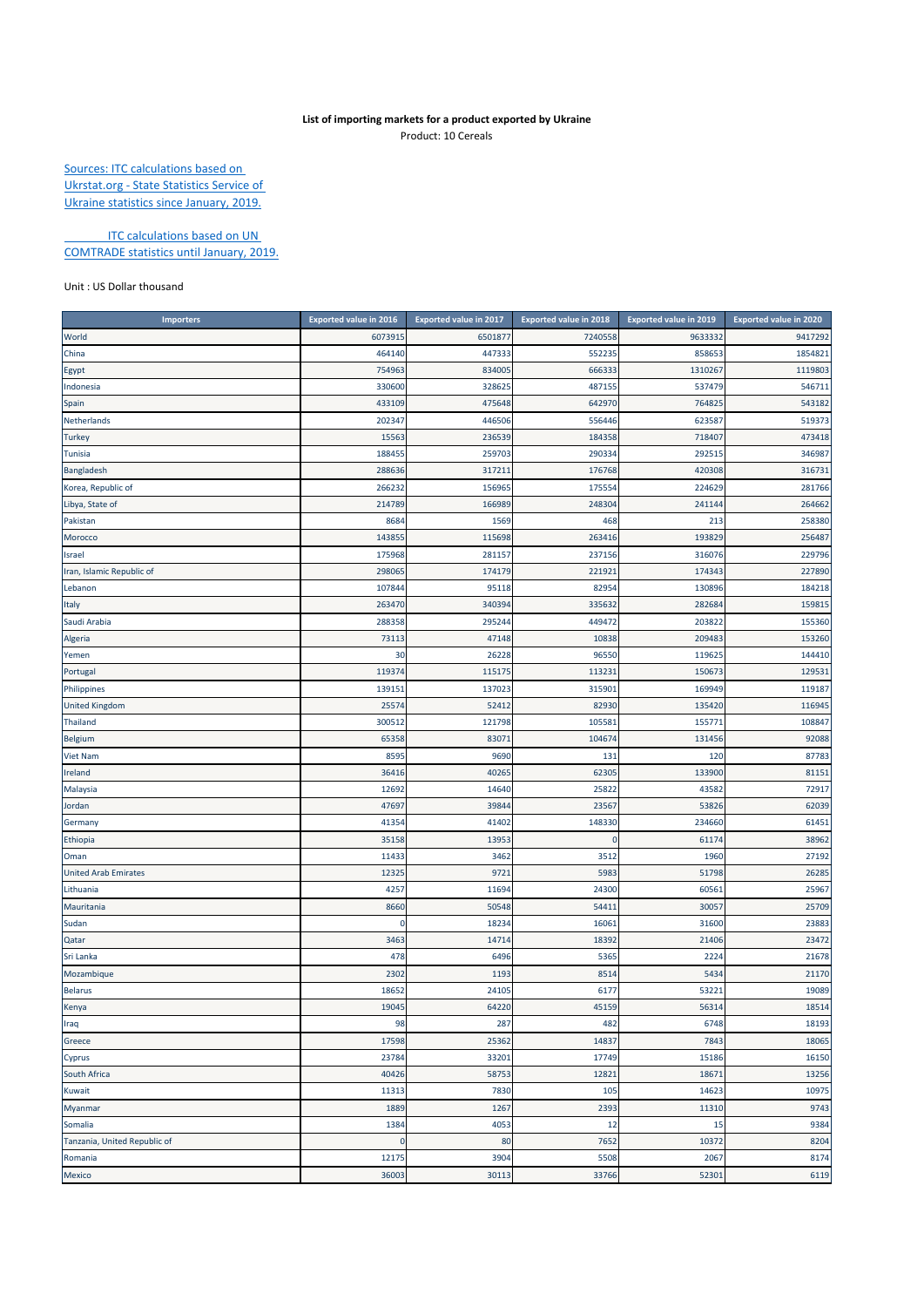| Ecuador                                | 2555         | $\mathbf 0$ | $\pmb{0}$   | 4433         | 6082           |
|----------------------------------------|--------------|-------------|-------------|--------------|----------------|
| Hungary                                | 1190         | 2120        | 6457        | 4060         | 5376           |
| Switzerland                            | 16176        | 17764       | 3779        | 8269         | 5328           |
| Poland                                 | 26000        | 27654       | 35584       | 26929        | 5320           |
| Albania                                | 872          | 1136        | 16          | 2839         | 4576           |
| Djibouti                               | 12934        | 5978        | 30178       | 29468        | 4072           |
| Syrian Arab Republic                   | 11187        | O           | $\mathbf 0$ | 3267         | 3929           |
| Moldova, Republic of                   | 1005         | 839         | 2095        | 1515         | 3541           |
| Canada                                 | 65           | 5           | 211         | 2468         | 3536           |
| Taipei, Chinese                        | 271          | 438         | 1074        | 5883         | 2762           |
| India                                  | 315606       | 265804      | 645         | 43022        | 2677           |
| <b>Nepal</b>                           | 1192         | $\mathbf 0$ | $\mathbf 0$ | 2278         | 1349           |
| Austria                                | 3931         | 5598        | 2658        | 1194         | 1142           |
| Latvia                                 | 118          | 871         | 3892        | 400C         | 1020           |
| <b>Czech Republic</b>                  | 339          | 422         | 254         | 749          | 1002           |
| Georgia                                | 837          | 383         | 734         | 1922         | 710            |
| Kazakhstan                             | 74           | 131         | 195         | 416          | 670            |
| <b>Bulgaria</b>                        | 265          | 474         | 202         | 594          | 601            |
| Lao People's Democratic Republic       | $\mathbf 0$  | 0           | $\mathbf 0$ | 413          | 583            |
| Norway                                 | 14           | 29          | 5228        | 726          | 557            |
| Singapore                              | 9962         | 226         | 1049        | 204          | 521            |
| Azerbaijan                             | 803          | 5           | 244         | 61           | 337            |
| <b>United States of America</b>        | 96           | 10          | 9           |              | 251            |
| <b>Bahrain</b>                         | 220          | 130         | 79          | 142          | 238            |
| New Zealand                            | $\pmb{0}$    | $\pmb{0}$   | $\pmb{0}$   | $\Omega$     | 231            |
| New Caledonia                          | $\pmb{0}$    | $\mathbf 0$ | 50          | 1463         | 219            |
| Costa Rica                             | $\mathbf 0$  | 0           | $\mathbf 0$ |              | 216            |
| Madagascar                             | $\mathbf 0$  | 328         | 142         | 226          | 183            |
| Hong Kong, China                       | 25691        | -1          | 22          | 114          | 120            |
| Australia                              | $\pmb{0}$    | 104         | $\bf 8$     | 102          | 112            |
| Uzbekistan                             | $\bf{0}$     | 6           | 163         | 59           | 111            |
| Seychelles                             | $\pmb{0}$    | $\mathbf 0$ | $\mathbf 0$ | 281          | 80             |
| Guatemala                              | $\mathbf 0$  | $\mathbf 0$ | $\mathbf 0$ | $\Omega$     | 79             |
| Slovakia                               | 96           | 9           | 10          | 666          | 74             |
| Finland                                | 6            | 52          | 4866        | 80           | 73             |
| Cambodia                               | 556          | $\mathbf 0$ | $\mathbf 0$ | 89           | 71             |
| Estonia                                | 483          | 183         | 1041        | 858          | 57             |
| Japan                                  | 36586        | 19000       | 34613       | 74           | 53             |
| Liberia                                | 1            | 20          | 22          | 107          | 50             |
| El Salvador                            | $\pmb{0}$    | $\mathbf 0$ | $\pmb{0}$   | $\Omega$     | 35             |
| France                                 | 1            | 1006        | 10295       | 11827        | 28             |
| Serbia                                 | 82           | 30          | -C          | 49           | 23             |
| Benin                                  | $\mathbf 0$  | 0           | $\mathbf 0$ | $\mathbf{0}$ | 19             |
| Denmark                                | 386          | 1353        | 48673       | 34674        | 18             |
| Ghana                                  | 142          | 41          | 646         | $\mathbf{0}$ | 16             |
| Kyrgyzstan                             | 17           | $\mathbf 0$ | $\mathbf 0$ | $\mathbf 0$  | 16             |
| Armenia                                | 337          | 355         | $\mathbf 0$ | 2224         | 8              |
| <b>Trinidad and Tobago</b>             | $\pmb{0}$    | $\mathbf 0$ | $\mathbf 0$ | $\mathbf{0}$ | 8              |
| Malta                                  | 710          | 986         | 265         | 3            | $\overline{7}$ |
| Sweden                                 | 58           | 36          | 23          | 27           | $\overline{7}$ |
| Croatia                                | $\bf{0}$     | 0           | $\mathbf 0$ | $\mathbf 0$  | 5              |
| Slovenia                               | $\pmb{0}$    | $\mathbf 0$ | $\mathbf 0$ | $\pmb{0}$    | $\mathbf{1}$   |
| <b>British Virgin Islands</b>          | $\mathbf 0$  | 336         | $\mathbf 0$ | $\mathbf 0$  | $\mathbf 0$    |
| Korea, Democratic People's Republic of | 365          | $\mathbf 0$ | $\pmb{0}$   | $\mathbf 0$  | $\mathbf 0$    |
| Marshall Islands                       | $\mathbf{1}$ | $\mathbf 0$ | 1           | 1            | $\mathbf 0$    |
| Turkmenistan                           | 356          | 152         | 298         | $\mathbf 0$  | $\mathbf 0$    |
| Afghanistan                            | $\bf{0}$     | 13          | $\mathbf 0$ | $\mathbf 0$  | 0              |
| Angola                                 | $\pmb{0}$    | 2645        | $\pmb{0}$   | 2240         | $\mathbf 0$    |
| <b>Bahamas</b>                         | $\mathbf 0$  | 0           | $\pmb{0}$   | $\mathbf{1}$ | 0              |
| <b>Brazil</b>                          | 30           | 88          | 56          | 43           | $\mathbf{0}$   |
| Cameroon                               | 1385         | 0           | $\mathbf 0$ | $\mathbf 0$  | 0              |
| Chile                                  | 1            | 1           | 66          | $\bf{0}$     | $\mathbf{0}$   |
| Congo                                  | $\mathbf 0$  | $\mathbf 0$ | 233         | $\mathbf 0$  | $\mathbf 0$    |
| Congo, Democratic Republic of the      | $\pmb{0}$    | $\mathbf 0$ | 9165        | 3127         | $\mathbf 0$    |